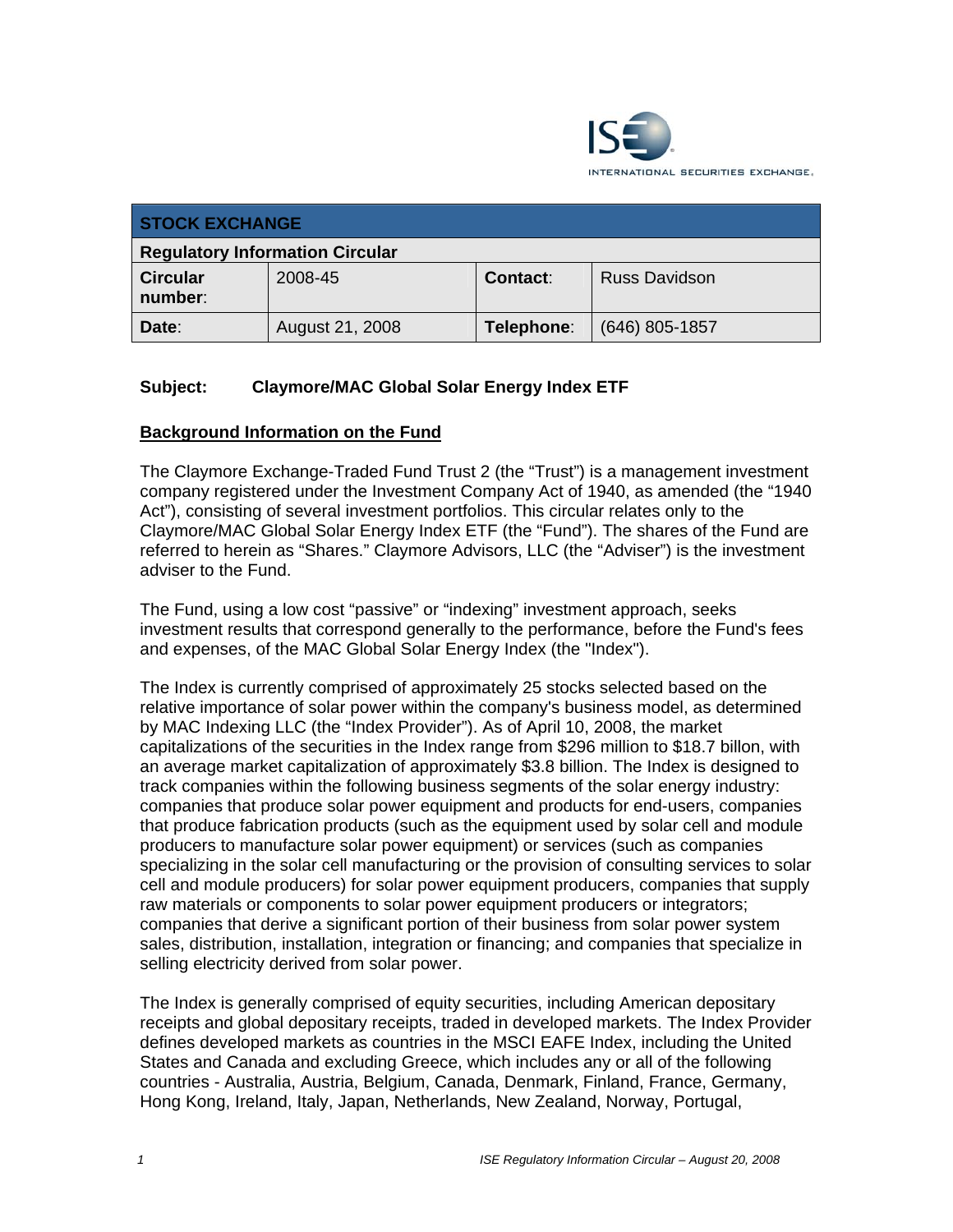Singapore, Spain, Sweden, Switzerland, United Kingdom and the United States. While the equity securities comprising the Index are traded in developed markets, the issuers of such securities may be located in emerging markets. Emerging market countries are countries that major international financial institutions, such as the World Bank, generally consider to be less economically mature than developed nations. Emerging market countries can include every nation in the world except the United States, Canada, Japan, Australia, New Zealand and most countries located in Western Europe. The Adviser seeks a correlation over time of 0.95 or better between the Fund's performance and the performance of the Index. A figure of 1.00 would represent perfect correlation.

The Fund generally will invest in all of the stocks comprising the Index in proportion to their weightings in the Index. However, under various circumstances, it may not be possible or practicable to purchase all of the stocks in the Index in those weightings. In those circumstances, the Fund may purchase a sample of the stocks in the Index in proportions expected by the Adviser to replicate generally the performance of the Index as a whole. There may also be instances in which the Adviser may choose to overweight another stock in the Index, purchase (or sell) securities not in the Index which the Adviser believes are appropriate to substitute for one or more Index components, or utilize various combinations of other available investment techniques, in seeking to accurately track the Index. In addition, the Fund may sell stocks that are represented in the Index or purchase stocks that are not yet represented in the Index in anticipation of their removal from or addition to the Index.

As described more fully in the Trust's prospectus and Statement of Additional Information, the Fund will issue and redeem Shares on a continuous basis at their net asset value ("NAV") only in large blocks of 80,000 Shares (each, a "Creation Unit"). Creation Units will be issued and redeemed principally in-kind for securities included in the underlying index. Except when aggregated in Creation Units, the Shares may not be redeemed with the Fund.

Income dividends, if any, are distributed to shareholders annually. Net capital gains are distributed at least annually.

Shares are held in book-entry form, which means that no Share certificates are issued. The Depository Trust Company or its nominee is the record owner of all outstanding Shares of the Funds and is recognized as the owner of all Shares for all purposes.

The NAV per Share for the Fund is computed by dividing the value of the net assets of the Fund (i.e., the value of its total assets less total liabilities) by the total number of Shares outstanding. Expenses and fees are accrued daily and taken into account for purposes of determining NAV. The NAV of each Fund is determined each business day after the close of trading (ordinarily 4:00 p.m., Eastern Time or "ET") of the New York Stock Exchange. Any assets or liabilities denominated in currencies other than the U.S. dollar are converted into U.S. dollars at the current market rates on the date of valuation as quoted by one or more sources.

The registration statement for the Fund describes the various fees and expenses for the Fund's Shares. For a more complete description of the Fund and the underlying Index, visit the Fund's website at www.claymore.com.

### **Purchases and Redemptions in Creation Unit Size**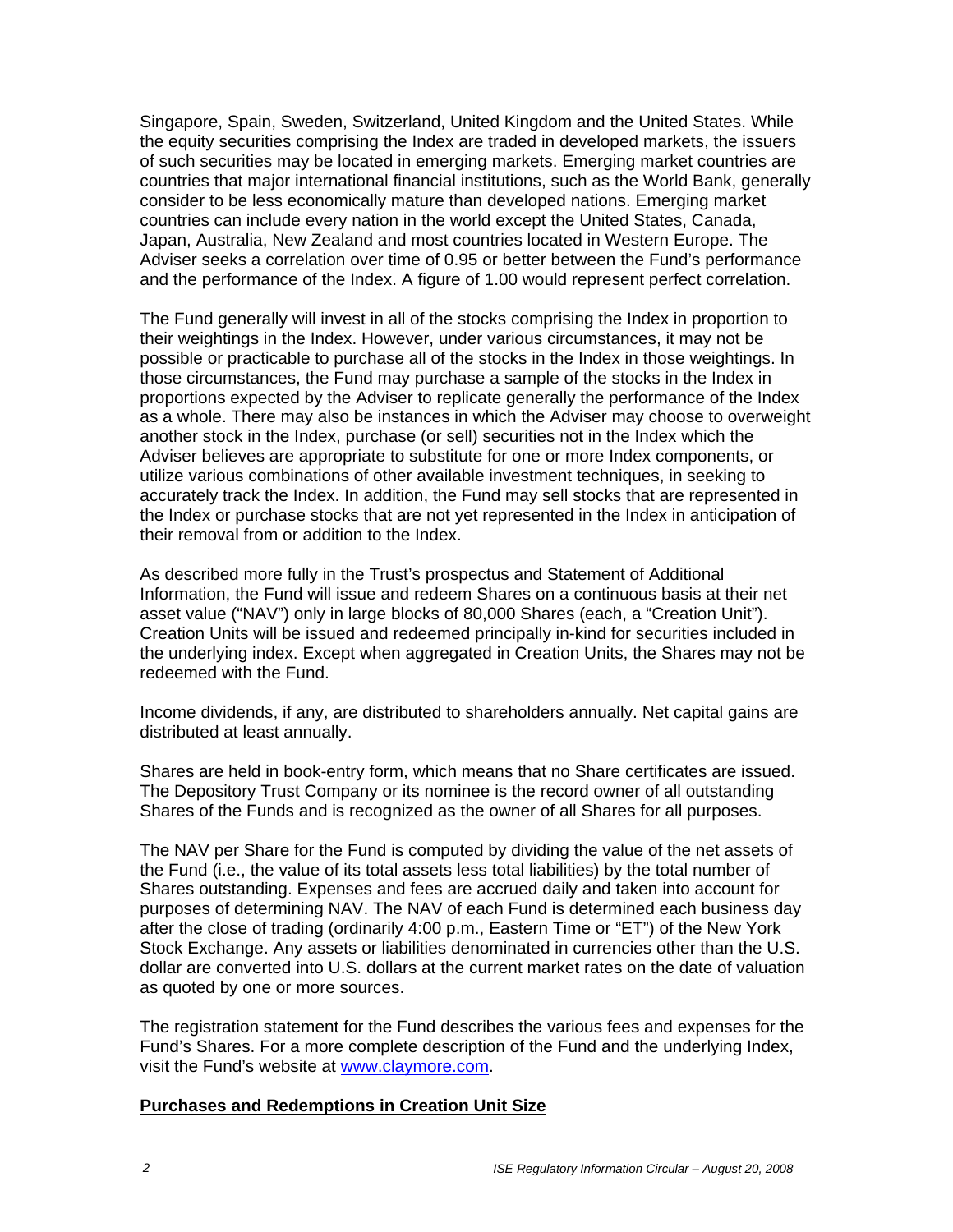Equity EAMs are hereby informed that procedures for purchases and redemptions of Shares in Creation Unit Size are described in the Trust's prospectus and SAI, and that Shares are not individually redeemable but are redeemable only in Creation Unit Size aggregations or multiples thereof.

## **Principal Risks**

Interested persons are referred to the discussion in the prospectus for the Fund of the principal risks of an investment in the Fund. These include tracking error risk (factors causing the Fund's performance to not match the performance of the underlying index), market trading risk (for example, trading halts, trading above or below net asset value), investment style risk, sector risk, investment approach risk, non-diversification risk, issuer-specific risk, management risk, foreign securities risk, emerging markets risk, small and medium-sized company risk, micro-cap company risk and the risks associated with investing in solar energy companies.

# **Exchange Rules Applicable to Trading in the Shares**

Trading in the Shares on ISE is on a UTP basis and is subject to ISE equity trading rules.

# **Trading Hours**

The Shares will trade on ISE between 9:00 a.m. and 4:00 p.m. ET.

Equity EAMs trading the Shares during the Pre-Market Session are exposed to the risk of the lack of the calculation or dissemination of underlying index value or intraday indicative value ("IIV"). For certain derivative securities products, an updated underlying index value or IIV may not be calculated or publicly disseminated in the Pre-Market hours. Since the underlying index value and IIV are not calculated or widely disseminated during Pre-Market hours, an investor who is unable to calculate implied values for certain derivative securities products during Pre-Market hours may be at a disadvantage to market professionals.

### **Trading Halts**

ISE will halt trading in the Shares of a Trust in accordance with ISE Rule 2101(a)(2)(iii). The grounds for a halt under this Rule include a halt by the primary market because it stops trading the Shares and/or a halt because dissemination of the IIV or applicable currency spot price has ceased, or a halt for other regulatory reasons. In addition, ISE will stop trading the Shares of a Trust if the primary market de-lists the Shares.

### **Delivery of a Prospectus**

Consistent with the requirements of the Securities Act and the rules thereunder, investors purchasing Shares in the initial public offering and anyone purchasing Shares directly from a Fund (by delivery of the designated securities) must receive a Prospectus. In addition, Equity EAMs are required to deliver a Prospectus to all purchasers of newly-issued Shares (i.e. during the initial public offering). Equity EAMs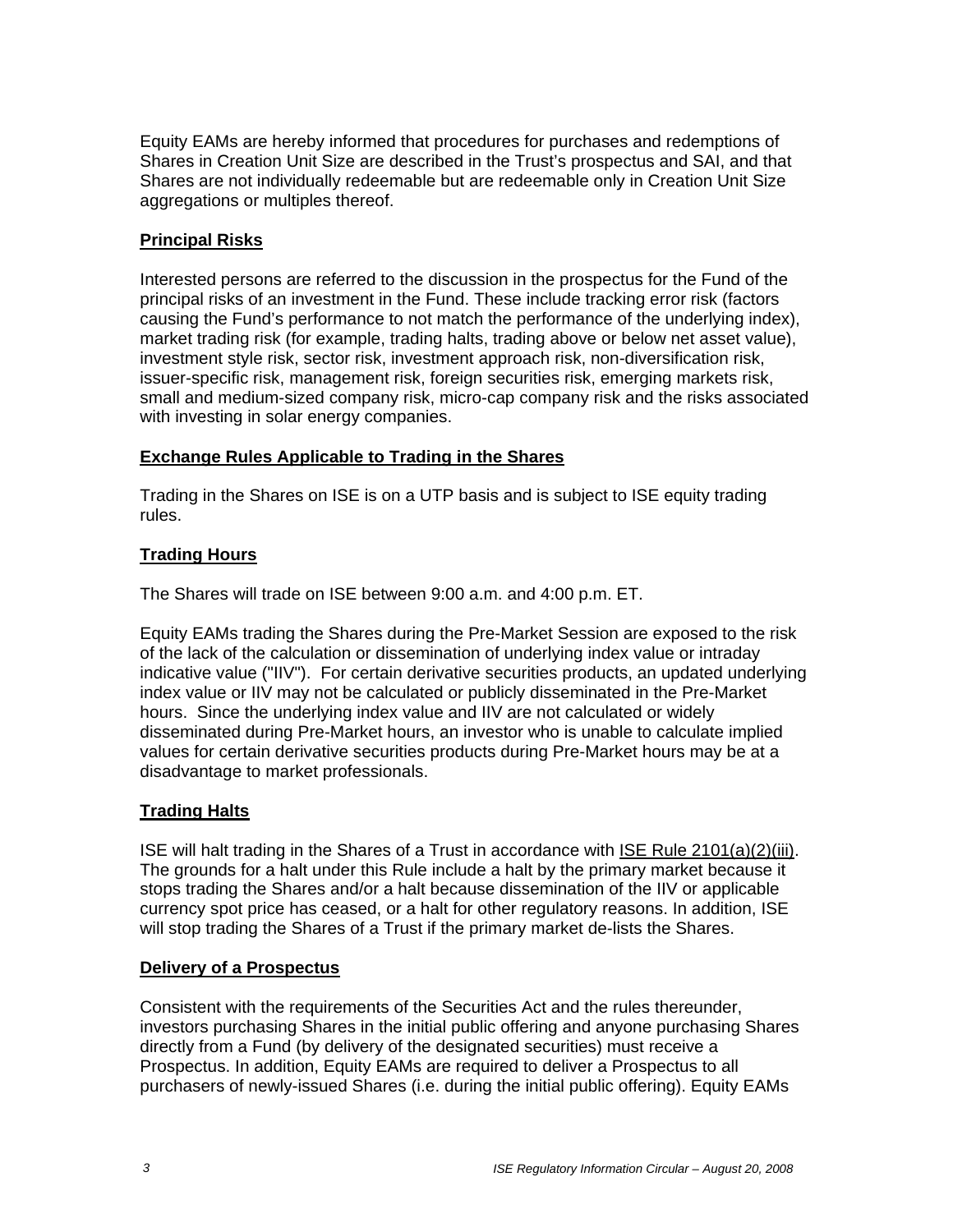purchasing shares from a Fund for resale to investors will deliver a Prospectus to such investors.

Prospectuses may be obtained through the Fund's website. The Prospectus does not contain all of the information set forth in the Registration Statement (including the exhibits to the Registration Statement), parts of which have been omitted in accordance with the rules and regulations of the Commission. For further information about a Fund, please refer to the Registration Statement.

In the event that a Fund relies upon an order by the Commission exempting the Shares from certain Prospectus delivery requirements under Section 24(d) of the 1940 Act and makes available a written product description, ISE Rule 2123(i) requires that Equity EAMs provide to all purchasers of Shares a written description of the terms and characteristics of such securities, in a form prepared by the Trust, no later than the time a confirmation of the first transaction in the Shares, is delivered to such purchaser. In addition, Equity EAMs shall include such a written description with any sales material relating to the Shares that is provided to customers or the public. Any other written materials provided by a Equity EAM to customers or the public making specific reference to the Shares as an investment vehicle must include a statement in substantially the following form: "A circular describing the terms and characteristics of Shares of the Fund has been prepared by the Trust and is available from your broker. It is recommended that you obtain and review such circular before purchasing Shares of the Fund. In addition, upon request you may obtain from your broker a prospectus for Shares of the Fund."

An Equity EAM carrying an omnibus account for a non-Equity EAM is required to inform such non-Equity EAM that execution of an order to purchase Shares for such omnibus account will be deemed to constitute agreement by the non-Equity EAM to make such written description available to its customers on the same terms as are directly applicable to Equity EAMs under this rule.

Upon request of a customer, Equity EAMs shall also provide a copy of the Prospectus.

### **Exemptive, Interpretive and No-Action Relief Under Federal Securities Regulations**

The SEC has issued exemptive, interpretive or no-action relief from certain provisions of rules under the Securities Exchange Act of 1934 (the "Act") regarding trading in the above mentioned exchange-traded Fund.

### **Regulation M Exemptions**

Generally, Rules 101 and 102 of Regulation M prohibit any "distribution participant" and its "affiliated purchasers" from bidding for, purchasing, or attempting to induce any person to bid for or purchase any security which is the subject of a distribution until after the applicable restricted period, except as specifically permitted in Regulation M. The provisions of the Rules apply to underwriters, prospective underwriters, brokers, dealers, and other persons who have agreed to participate or are participating in a distribution of securities.

The SEC has granted an exemption from Rule 101 under Regulation M to permit persons participating in a distribution of shares of the above-mentioned Fund to engage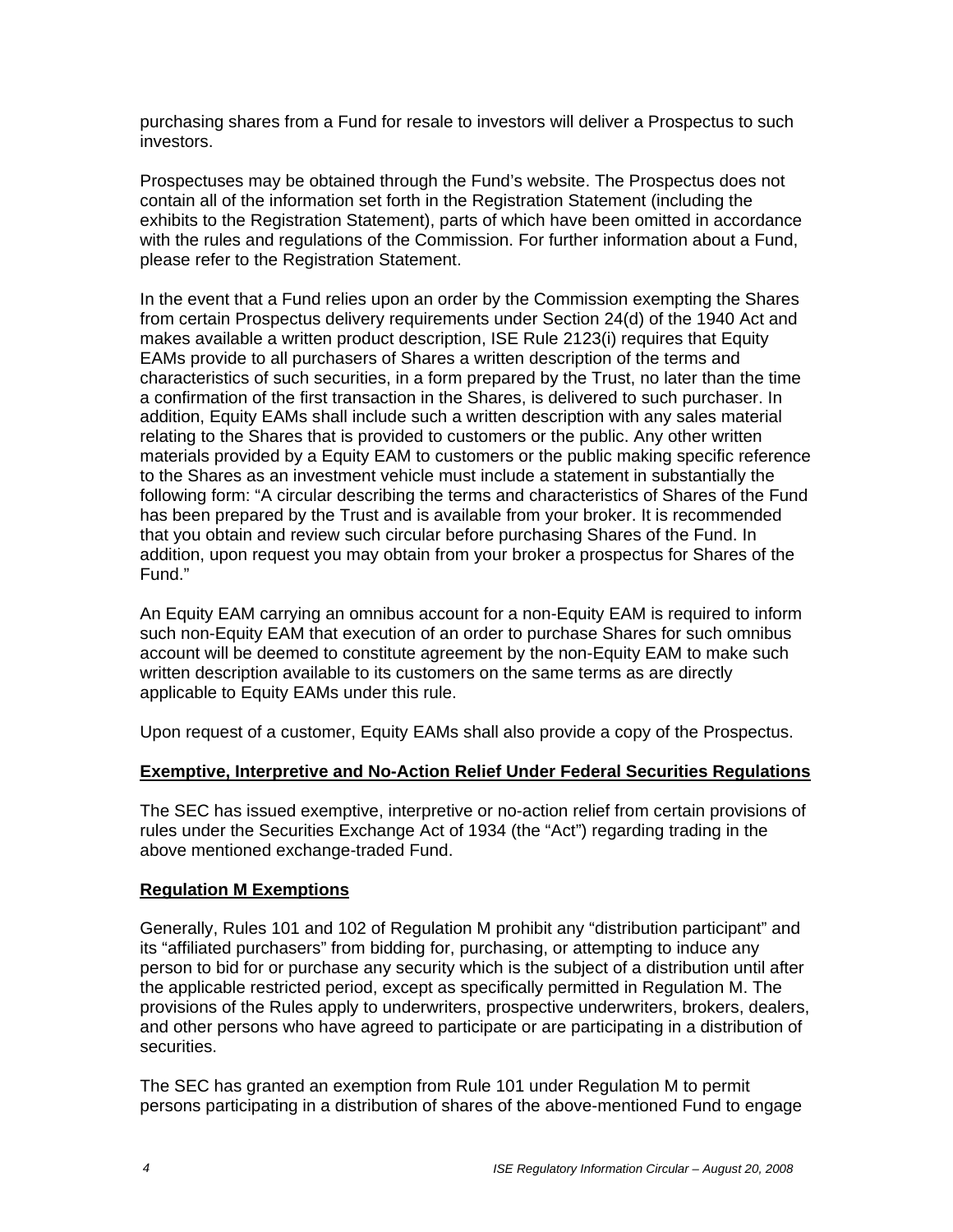in secondary market transactions in such shares during their participation in such a distribution. In addition, the SEC has granted relief under Regulation M to permit persons who may be deemed to be participating in the distribution of Shares of the above-mentioned Fund (i) to purchase securities for the purpose of purchasing Creation Unit Aggregations of Fund Shares and (ii) to tender securities for redemption in Creation Unit Aggregations. Further, the SEC has clarified that the tender of Fund Shares to the Fund for redemption does not constitute a bid for or purchase of any of the Fund's securities during the restricted period of Rule 101. The SEC has also granted an exemption pursuant to paragraph (e) of Rule 102 under Regulation M to allow the redemption of Fund Shares in Creation Unit Aggregations during the continuous offering of Shares.

### **Customer Confirmations for Creation or Redemption of Fund Shares (SEC Rule 10b-10)**

Broker-dealers who handle purchases or redemptions of Fund Shares in Creation Unit size for customers will be permitted to provide such customers with a statement of the number of Creation Unit Aggregations created or redeemed without providing a statement of the identity, number and price of shares of the individual securities tendered to the Fund for purposes of purchasing Creation Unit Aggregations ("Deposit Securities") or the identity, number and price of shares to be delivered by the Trust for the Fund to the redeeming holder ("Redemption Securities"). The composition of the securities required to be tendered to the Fund for creation purposes and of the securities to be delivered on redemption will be disseminated each business day and will be applicable to requests for creations or redemption, as the case may be, on that day. This exemptive relief under Rule 10b-10 with respect to creations and redemptions is subject to the following conditions:

- 1) Confirmations to customers engaging in creations or redemptions must state that all information required by Rule 10b-10 will be provided upon request;
- 2) Any such request by a customer for information required by Rule 10b-10 will be filed in a timely manner, in accordance with Rule 10b-10(c);
- 3) Except for the identity, number and price of shares of the component securities of the Deposit Securities and Redemption Securities, as described above, confirmations to customers must disclose all other information required by Rule 10b-10(a).

### **SEC Rule 14e-5**

An exemption from Rule 14e-5 has been granted to permit any person acting as a dealer-manager of a tender offer for a component security of the Fund (1) to redeem Fund Shares in Creation Unit Aggregations from the issuer that may include a security subject to such tender offer and (2) to purchase Fund Shares during such tender offer. In addition, a no-action position has been taken under Rule 14e-5 if a broker-dealer acting as a dealer-manager of a tender offer for a security of the Fund purchases or arranges to purchase such securities in the secondary market for the purpose of tendering such securities to purchase one or more Creation Unit Aggregations of Shares, if made in conformance with the following: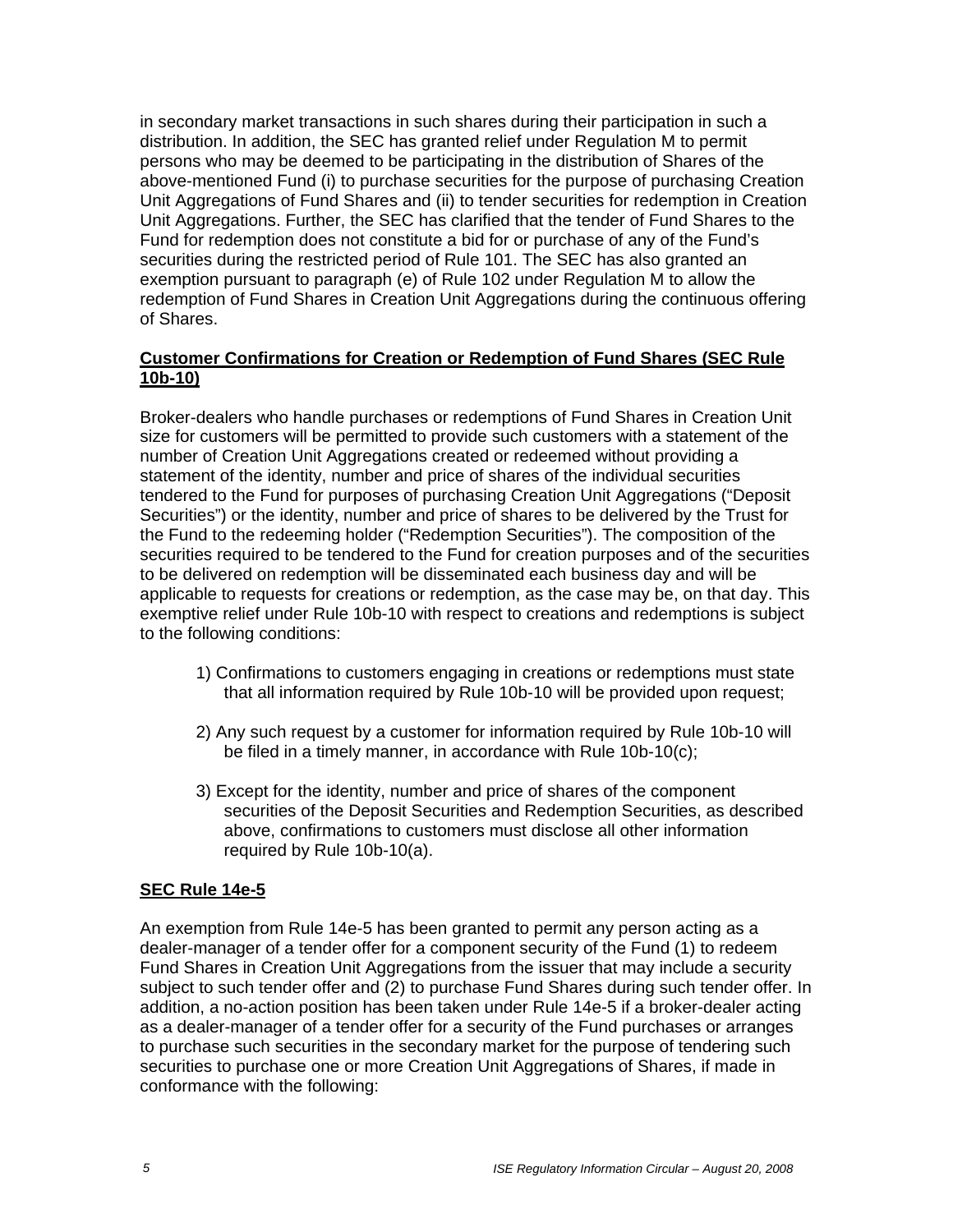- 1) such bids or purchases are effected in the ordinary course of business, in connection with a basket of 20 or more securities in which any security that is the subject of a distribution, or any reference security, does not comprise more than 5% of the value of the basket purchased; or
- 2) purchases are effected as adjustments to such basket in the ordinary course of business as a result of a change in the composition of the underlying index; and
- 3) such bids or purchases are not effected for the purpose of facilitating such tender offer.

# **Section 11(d)(1); SEC Rules 11d1-1 and 11d1-2**

Section 11(d)(1) of the Act generally prohibits a person who is both a broker and a dealer from effecting any transaction in which the broker-dealer extends credit to a customer on any security which was part of a new issue in the distribution of which he participated as a member of a selling syndicate or group within thirty days prior to such transaction. The SEC has clarified that Section 11(d)(1) does not apply to broker-dealers that are not Authorized Participants (and, therefore, do not create Creation Unit Aggregations) that engage in both proprietary and customer transactions in Shares of the Fund in the secondary market, and for broker-dealer Authorized Participants that engage in creations of Creation Unit Aggregations. This relief is subject to specific conditions, including the condition that such broker-dealer (whether or not an Authorized Participant) does not, directly or indirectly, receive from the fund complex any payment, compensation or other economic incentive to promote or sell the Shares of the Fund to persons outside the fund complex, other than non-cash compensation permitted under NASD Rule 2830(I)(5)(A), (B) or (C). (See letter from Catherine McGuire, Chief Counsel, SEC Division of Market Regulation, to Securities Industry Association, Derivative Products Committee, dated November 21, 2005.) The SEC also has taken a no-action position under Section 11(d)(1) of the Act that broker-dealers may treat Shares of the Fund, for purposes of Rule 11d1-2, as "securities issued by a registered open-end investment company as defined in the Investment Company Act" and thereby extend credit or maintain or arrange for the extension or maintenance of credit on Shares that have been owned by the persons to whom credit is provided for more than 30 days, in reliance on the exemption contained in the rule.

### **SEC Rule 15c1-5 and 15c1-6**

The SEC has taken a no-action position with respect to Rule 15c1-5 and Rule 15c1-6 as to the required disclosure of control by a broker or dealer with respect to creations and redemptions of Fund Shares and secondary market transactions therein. (See letter from Catherine McGuire, Chief Counsel, SEC Division of Market Regulation, to Securities Industry Association, Derivative Products Committee, dated November 21, 2005.)

#### **This Regulatory Information Circular is not a statutory prospectus. Equity EAMs should consult the Claymore prospectuses and the Fund's website for relevant information.**